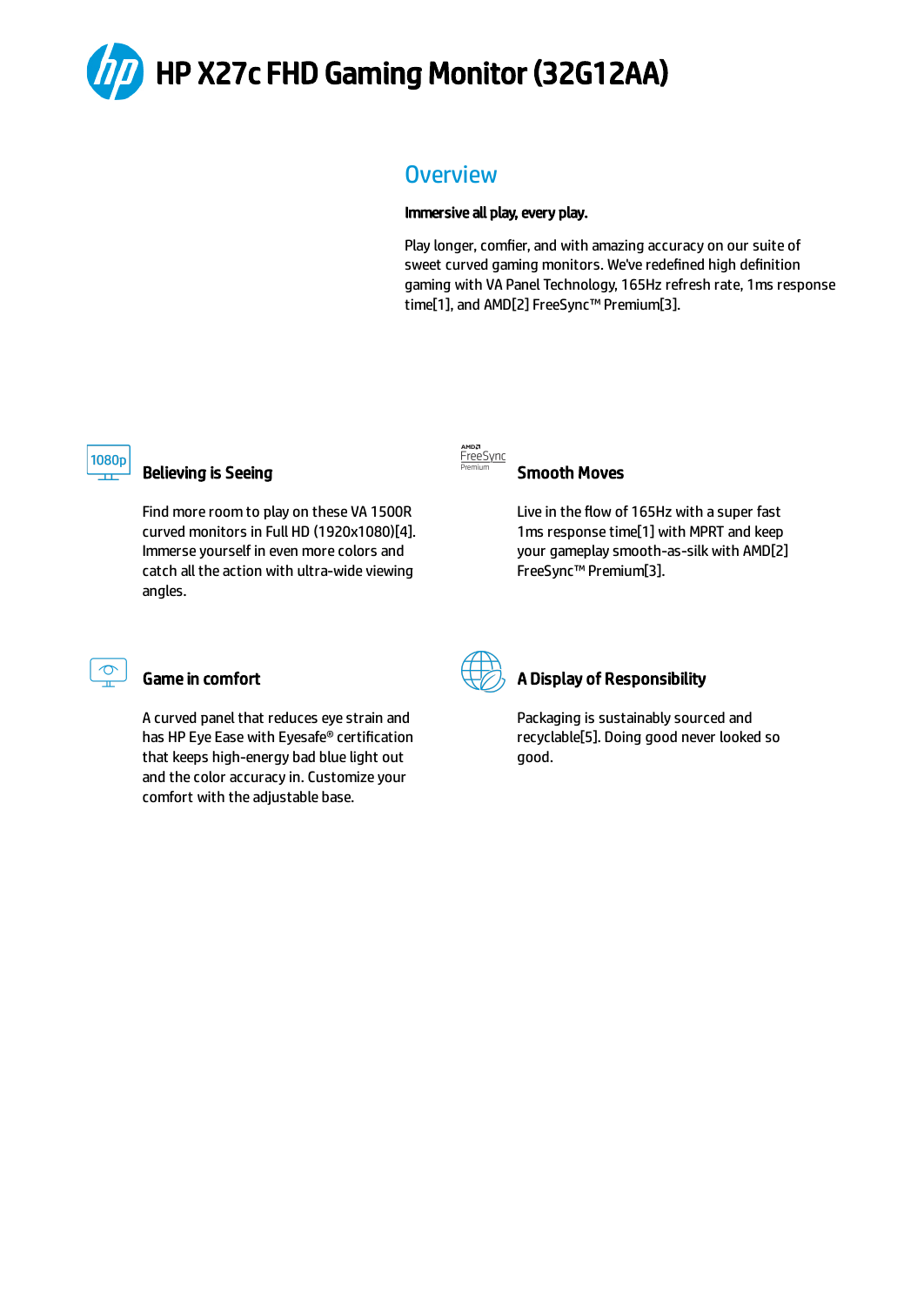## **Features**

### Eyesafe® Certified Display

Eyesafe® certified displays meet TÜV low blue light requirements and Eyesafe® standards for protecting your eyes from harmful blue light without distorting colors to reduce eyestrain when working for long periods of time.



#### Sustainably Sourced Packaging

HP is innovating new ways to reduce the amount of materials in our packaging and to use more recycled materials in the design. [5,7]



#### Adjust your view

Adjust your screen's height with pivot and tilt capabilities.



#### VA panel

**165Hz** 

165Hz refresh rate

Get wide, 178-degree viewing angles and better black levels for deep, rich contrast.



#### 1,500R curved display

A dramatic curve delivers an incredibly realistic and immersive gaming experience.

Crisp action and incredibly responsive gameplay with virtually no artifacting or screen tearing.<sup>[1]</sup>

*[1] All performance specifications represent the typical specifications provided by HP's component* manufacturers; actual performance may vary either higher or lower. Results may vary based on quality of the *original picture/photo/video and difference between the previous monitor settings compared to the HP Enhance + mode.*

*[2] FreeSync™ Premium is only available when it is connected on Display Port or HDMI. FreeSync is an AMD® technology enabled on FHD or QHD displays and is designed to eliminate stuttering and/or tearing in* games and videos by locking a display's refresh rate to the frame rate of the graphics card. Mandatory low *framerate compensation and at least 120Hz refresh rate, AMD Radeon Graphics and/or AMD A-Series APUcompliant monitors with DisplayPort/HDMI Adaptive-Sync required. AMD 15.11 Crimson driver (or newer) required to support FreeSync over HDMI. Adaptive refresh rates vary by monitor. More information is available at www.amd.com/freesync.*

*[3] Supports Adaptive-sync with NVIDIA® GeForce® graphics cards and AMD Radeon graphics cards. FreeSync™ certified. Compatible with NVIDIA® GeForce® GTX 10 series, GTX 16 series and newer graphics cards.*

*[4] Full high-definition (FHD) content required to view FHD images.*

*[5] 100% outer box packaging and corrugated cushions made from sustainably sourced certified and recycled fibers. Plastic cushions are made from >90% recycled plastic.*

*[7] Requires a monitor and AMD Radeon™ graphics, both with FreeSync™ Premium support. AMD FreeSync™ Premium requires mandatory low framerate compensation and at least 120 Hz refresh rate at minimum FHD. See www.amd.com/freesync for complete details. Confirm capability with your system manufacturer before purchase. GD-161.*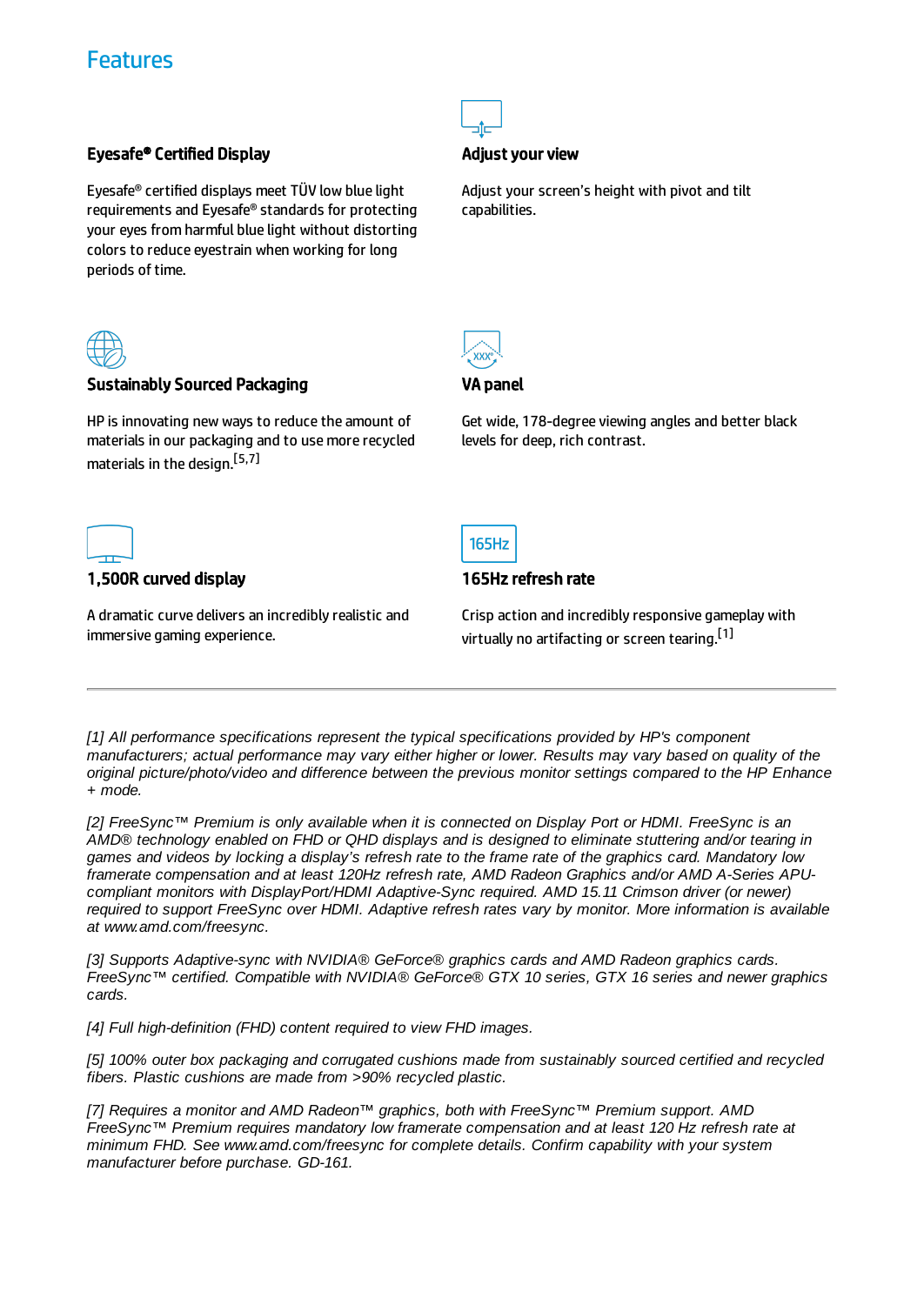# Specifications

| Display size (diagonal)                         | 27"                                                                                                                                   |
|-------------------------------------------------|---------------------------------------------------------------------------------------------------------------------------------------|
| Panel technology                                | VA                                                                                                                                    |
| Display size (diagonal)                         | 68.6 cm (27")                                                                                                                         |
| <b>Aspect ratio</b>                             | 16:9                                                                                                                                  |
| <b>Native resolution</b>                        | FHD (1920 x 1080) <sup>[1]</sup>                                                                                                      |
| <b>Resolutions supported</b>                    | 640 x 480; 720 x 400; 800 x 600; 1024 x 768; 1280 x 720; 1280 x 800;<br>1280 x 1024; 1440 x 900; 1600 x 900; 1680 x 1050; 1920 x 1080 |
| <b>Pixel pitch</b>                              | 0.3114 mm x 0.3114 mm                                                                                                                 |
| <b>Brightness</b>                               | 350 nits <sup>[1]</sup>                                                                                                               |
| Contrast ratio                                  | 3000:1                                                                                                                                |
| <b>Response time (typical)</b>                  | 1ms MPRT (with overdrive) <sup>[1]</sup>                                                                                              |
| Minimum dimensions ( $W \times D \times H$ )    | 61.13 x 8.53 x 36.76 cm<br>(Without stand.)                                                                                           |
| Minimum dimensions $(W \times D \times H)$      | 24.07 x 3.36 x 14.47 in<br>(Without stand.)                                                                                           |
| Dimensions With Stand (W $\times$ D $\times$ H) | 61.13 x 21.15 x 51.11 cm                                                                                                              |
|                                                 |                                                                                                                                       |
| Weight                                          | 6.6 kg<br>(With stand.)                                                                                                               |
| Weight                                          | 14.6 lb<br>(With stand.)                                                                                                              |
| <b>Display features</b>                         | Low blue light mode; Anti-glare; 1500R curvature; Height adjustable; AMD<br>Freesync™ Premium; Gaming Console Compatible              |
| <b>Display Input Type</b>                       | 1 HDMI 2.0 (with HDCP support); 1 DisplayPort™ 1.4-in (with HDCP<br>support)                                                          |
| <b>Onscreen controls</b>                        | Exit; Information; Management; Power control; Input control; Menu<br>control; Gaming; Image; Color                                    |
| <b>Display scan frequency</b><br>(horizontal)   | 30-210 KHz                                                                                                                            |
| Display scan frequency (vertical)               | 60-165 Hz                                                                                                                             |
| Webcam                                          | No integrated camera                                                                                                                  |
| <b>Power</b>                                    | 100 - 240 VAC 50/60 Hz                                                                                                                |
| <b>Power consumption</b>                        | 50 W (maximum), 25 W (typical), 0.5 W (standby)                                                                                       |
| Operating temperature range                     | 5 to 35°C                                                                                                                             |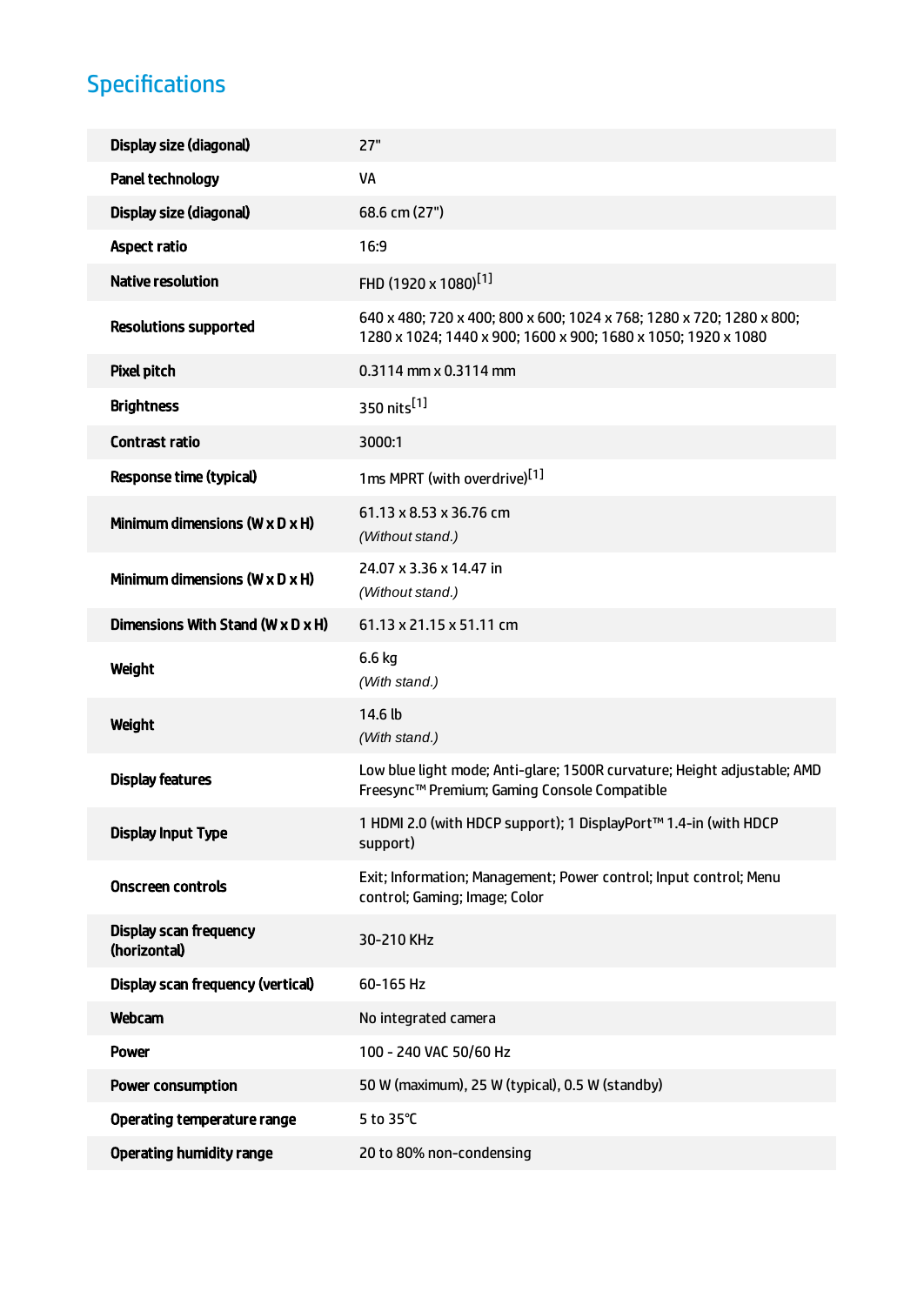| <b>Certifications and compliances</b> | BIS; BSMI; CB; CCC; CE; CECP; CEL; cTUVus; EAC; FCC; ISC Mark; ISO 9241-<br>307; KC/KCC; NOM; PSB; TUV-S (Argentina) IEC60950-1; VCCI; WEEE;<br>California Energy Commission (CEC); Mexico Energy; WW application; ICE;<br>UAE; TUV-GS; Ukraine certificates; NRCS of South Africa; PSE EAC; Belarus<br>Energy; Eyesafe <sup>®</sup> Certified |
|---------------------------------------|------------------------------------------------------------------------------------------------------------------------------------------------------------------------------------------------------------------------------------------------------------------------------------------------------------------------------------------------|
| <b>Physical security</b>              | Security lock-ready                                                                                                                                                                                                                                                                                                                            |
| <b>Management software</b>            | <b>OMEN Gaming Hub</b>                                                                                                                                                                                                                                                                                                                         |
| What's in the box                     | Monitor; DisplayPort™ cable; Warranty card; Product notice; AC power<br>cord                                                                                                                                                                                                                                                                   |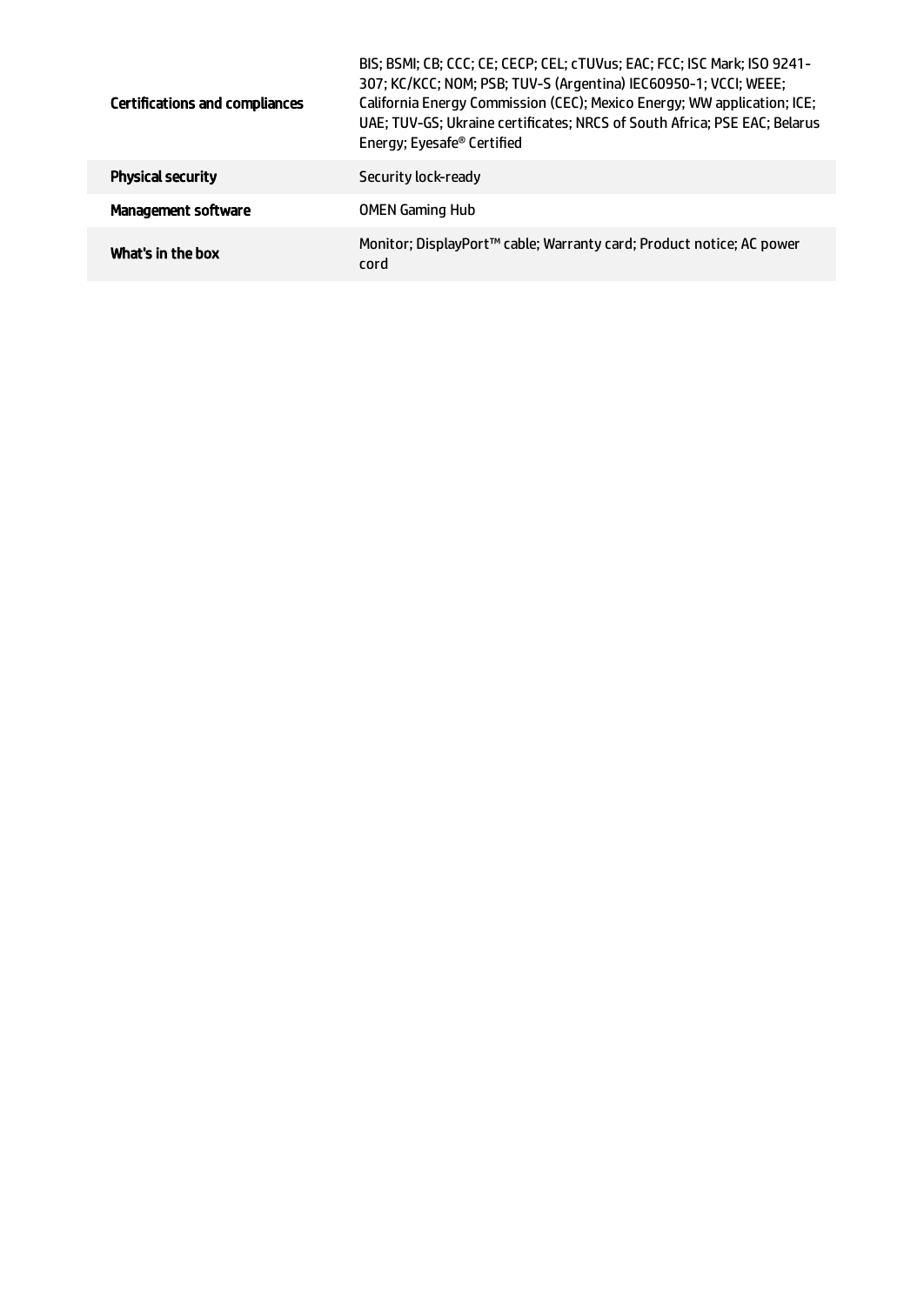# Additional specifications

| <b>Audio port</b>                                | 1 x 3.5 mm Audio Jack (Audio Out) |
|--------------------------------------------------|-----------------------------------|
| <b>Backlight type</b>                            | Edge-lit                          |
| <b>Bezel</b>                                     | 3-sided micro-edge                |
| <b>Card reader</b>                               | <b>No</b>                         |
| Color gamut                                      | 97% sRGB                          |
| Curvature                                        | 1500R                             |
| Detachable stand                                 | Yes                               |
| Display area (imperial)                          | 23.49 x 13.22 in                  |
| Display area (metric)                            | 59.69 x 33.63 cm                  |
| Display contrast ratio (dynamic)                 | 10000000:1                        |
| Displayport™                                     | 1 DisplayPort™ 1.4                |
| <b>Ethernet</b>                                  | No                                |
| <b>Flicker-free</b>                              | Yes                               |
| <b>HDMI</b>                                      | 1 HDMI 2.0                        |
| <b>Hardness</b>                                  | 3H                                |
| <b>Hdcp</b>                                      | Yes, DisplayPort™ and HDMI        |
| Height adjustment range                          | 100 mm                            |
| Horizontal viewing angle                         | $178^\circ$                       |
| Integrated privacy filter                        | <b>No</b>                         |
| Low blue light modes                             | Yes, Eyesafe® Certified           |
| <b>Microphone</b>                                | <b>No</b>                         |
| <b>Non-Operating Humidity Range</b>              | 5 to 95%                          |
| Operating temperature range                      | 41 to 95°F                        |
| Package dimensions (W x D x H)                   | 27.2 x 9.84 x 17.32 in            |
| Package dimensions (W x D x H)                   | 68.8 x 22.5 x 44 cm               |
| Package weight                                   | 10.5 kg                           |
| Package weight                                   | 23.1 lb                           |
| Panel bit depth                                  | 8 bit                             |
| Pixels per inch (ppi)                            | 82 ppi                            |
| Power supply type                                | Internal                          |
| <b>Product brand name</b>                        | <b>HP</b>                         |
| Product dimensions with stand (W<br>$x$ D $x$ H) | 24.07 x 8.33 x 20.12 in           |
| <b>Resolution (maximum)</b>                      | FHD (1920 x 1080 @ 165 Hz)        |